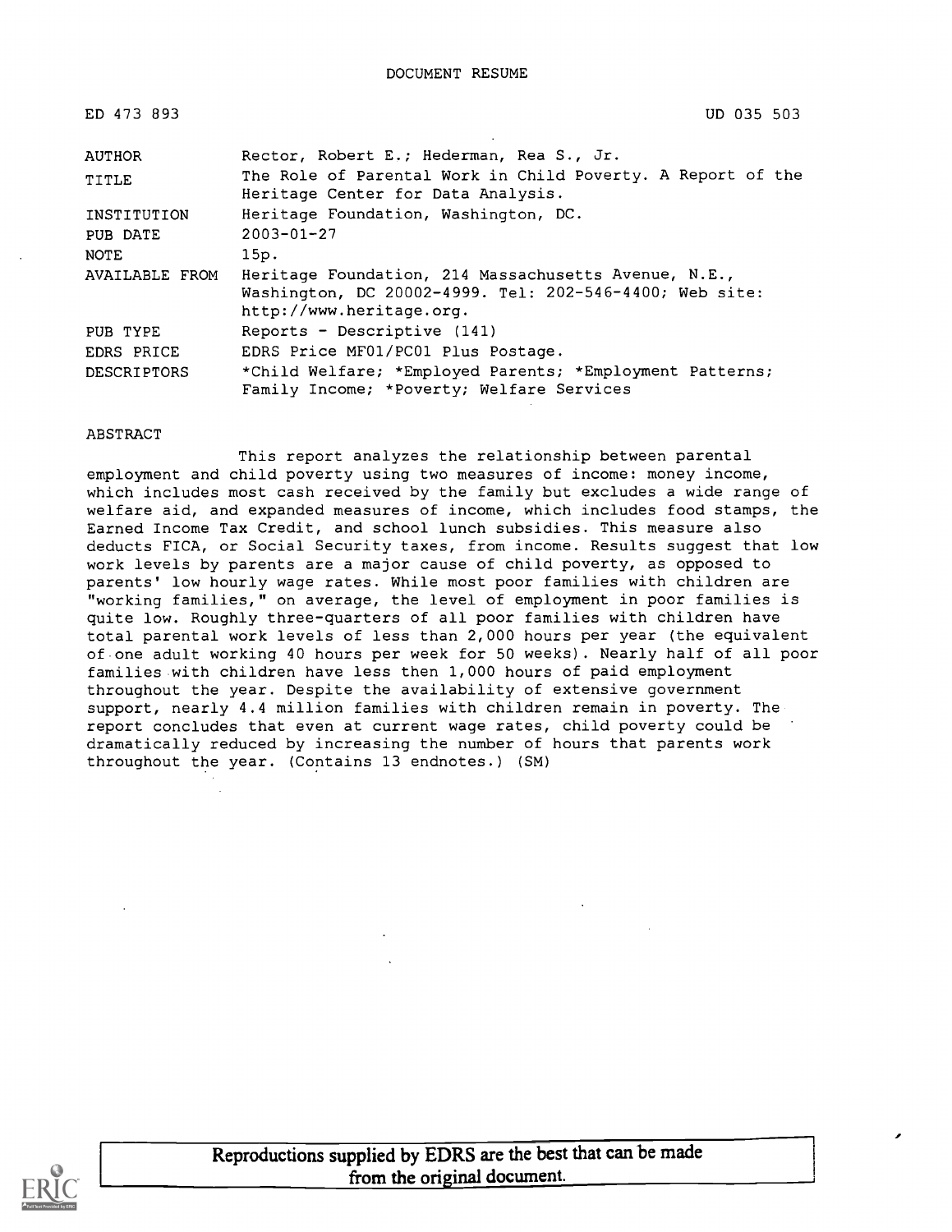PERMISSION TO REPRODUCE AND<br>DISSEMINATE THIS MATERIAL HAS<br>BEEN GRANTED BY

B. Pleva

originating it.

THE HERITACS E FOUNDATION TO THE EDUCATIONAL RESOURCES **INFORMATION CENTER (ERIC)** 1

U.S. DEPARTMENT OF EDUCATION<br>Office of Educational Research and Improveme

□ Minor changes have been made to

• Points of view or opinions stated in this<br>document do not necessarily represent official OERI position or policy.

improve reproduction quality.

EDUCATIONAL RESOURCES INFORMATION CENTER (ERIC)<br>
STATIS document has been reproduced as<br>
The contract of the person or organization

# **A REPORT**

# OF THE HERITAGE CENTER **FOR DATA ANALYSIS**

THE ROLE OF PARENTAL WORK IN CHILD POVERTY

> **ROBERT E. RECTOR AND** REA S. HEDERMAN, JR.

CDA03-01

January 27, 2003



214 Massachusetts Avenue, NE · Washington, D.C. 20002 · (202) 546-4400 · www.heritage.org

NOTE: Nothing written here is to be construed as necessarily reflecting the views of The Heritage Foundation or as an attempt to aid or hinder the passage of any bill before Congress.

**BEST COPY AVAILABLE** 

 $\boldsymbol{\mathcal{Z}}$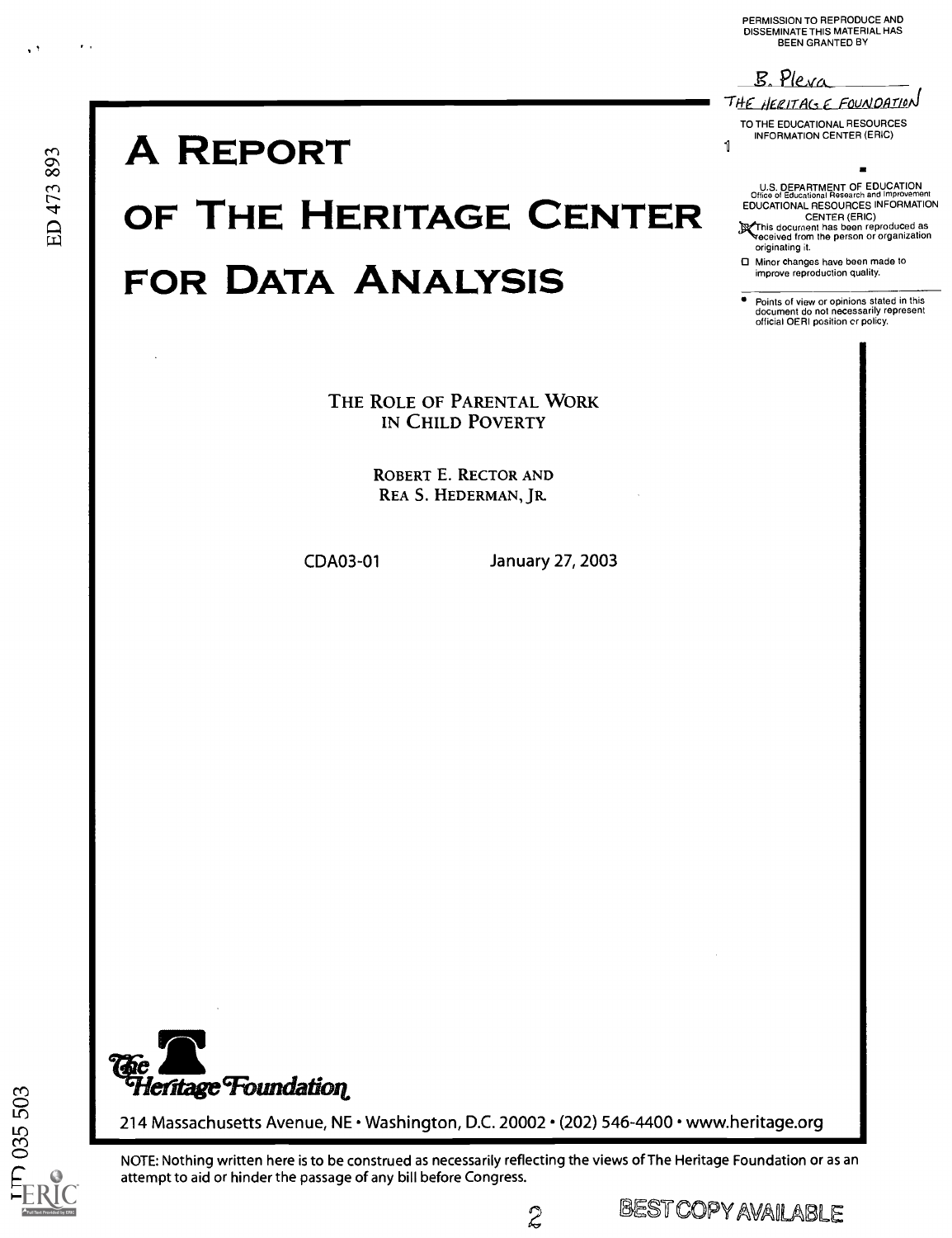## THE ROLE OF PARENTAL WORK IN CHILD POVERTY

## ROBERT E. RECTOR AND REA S. HEDERMAN, JR.

In discussions about poverty in America, concern is frequently expressed regarding working poor families with children. Many perceive the working poor as families that work full-time throughout the year yet still have incomes below the official federal poverty levels.

While some poor families fit this profile, most do not. Among poor families, when work does occur, part-time or part-year work is the norm. Examination of data from the U.S. Census Bureau's Current Population Survey (CPS) for 1999 reveals the following:

- Among poor families with children, onequarter to one-third have zero employment throughout the year. Over one-fourth of poor families have full-time employment through the year (2,000 or more hours of paid labor) but remain poor. The rest have some employment but less than full-time/ full-year. Overall, among all poor families with children, the median hours of adult employment are between 650 and 1,000 hours per year.
- Moreover, evidence strongly suggests that the amount of work performed by poor families is substantially over-reported in the CPS. When adult earnings are divided by number of hours of work reported performed by adults, over 40 percent of work-

ing parents appear to earn less than the minimum wage; about one-quarter appear to earn less than \$4.00 per hour. This strongly suggests that, in the CPS, hours of work are over-reported, earnings are under-reported, or both.

- The fact that nearly three-quarters of all poor families with children have less than full-time/full-year employment indicates that child poverty could be sharply reduced if adults in these families worked more. Indeed, if all currently poor families with children had full-time adult employment throughout the year (at least 2,000 hours), the child poverty rate in the United States would be cut by 72 percent.
- The increase in work to a minimum of 2,000 hours per family would nearly double the average income among families with children currently living in poverty. The aggregate income of these families would increase by nearly \$36 billion.<sup>1</sup> The median income of families with children currently living in poverty would rise from \$9,826 to \$17,488.

These findings indicate that public promotion of higher levels of employment and work among poor parents will substantially reduce child poverty. By contrast, policies that reward idleness will increase poverty.



3

<sup>1.</sup> The mean income of the 4.37 million poor families with children in 1999 was \$10,204. After the simulated increase in hours worked, the mean family income would rise to \$18,402.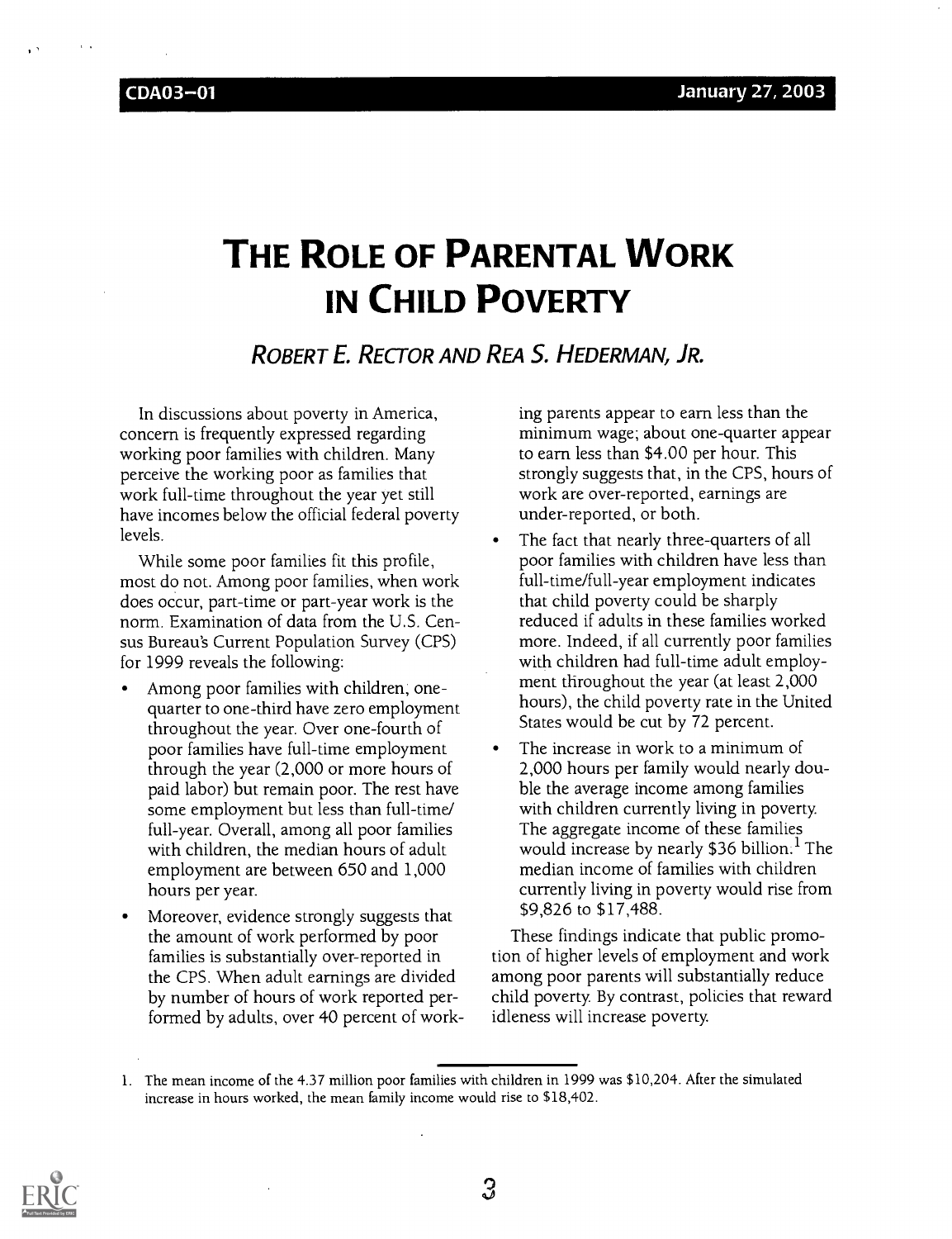

Recent experience indicates that welfare reform policies can be extremely effective in increasing employment. For example, in 1996, Congress reformed the traditional Aid to Families with Dependent Children (AFDC) program, replacing it with a new program called Temporary Assistance to Needy Families (TANF). The TANF program required many adult recipients to engage in constructive activities directed toward self-sufficiency (for example, supervised job search, training, or community service work) as a condition for receiving aid. As a result of these requirements, welfare rolls shrank and employment among single mothers soared. Employment of never-married mothers, for example, increased by 50 percent. As employment among single mothers grew, poverty within that group fell by a third.

## WORK AND POVERTY AMONG FAMILIES WITH CHILDREN

Each year, the U.S. Bureau of the Census calculates the number of families and persons living in poverty. A person is deemed "poor" if he lives in a family with an income below the official poverty income thresholds. For example, in 1999, the official poverty threshold was \$13,423 for a family of three and \$16,895 for a family of four.

Obviously, the count of poor persons will vary depending on what economic resources are included as part of the family's income. In this section, we will examine work and poverty using two different measures of income. The first is "money income." This is the most common measure of income employed by the Census Bureau; it includes most cash income received by the family but excludes a wide range of welfare aid such as food stamps, the Earned Income Tax Credit, and public housing.

We also analyze poverty using an "expanded measure of income" that includes food stamps, the Earned Income Tax Credit, and school lunch subsidies. This measure also deducts FICA, or Social Security taxes, from income.

Chart 1 and Table 1 both show the level of paid adult employment among poor families with chil-

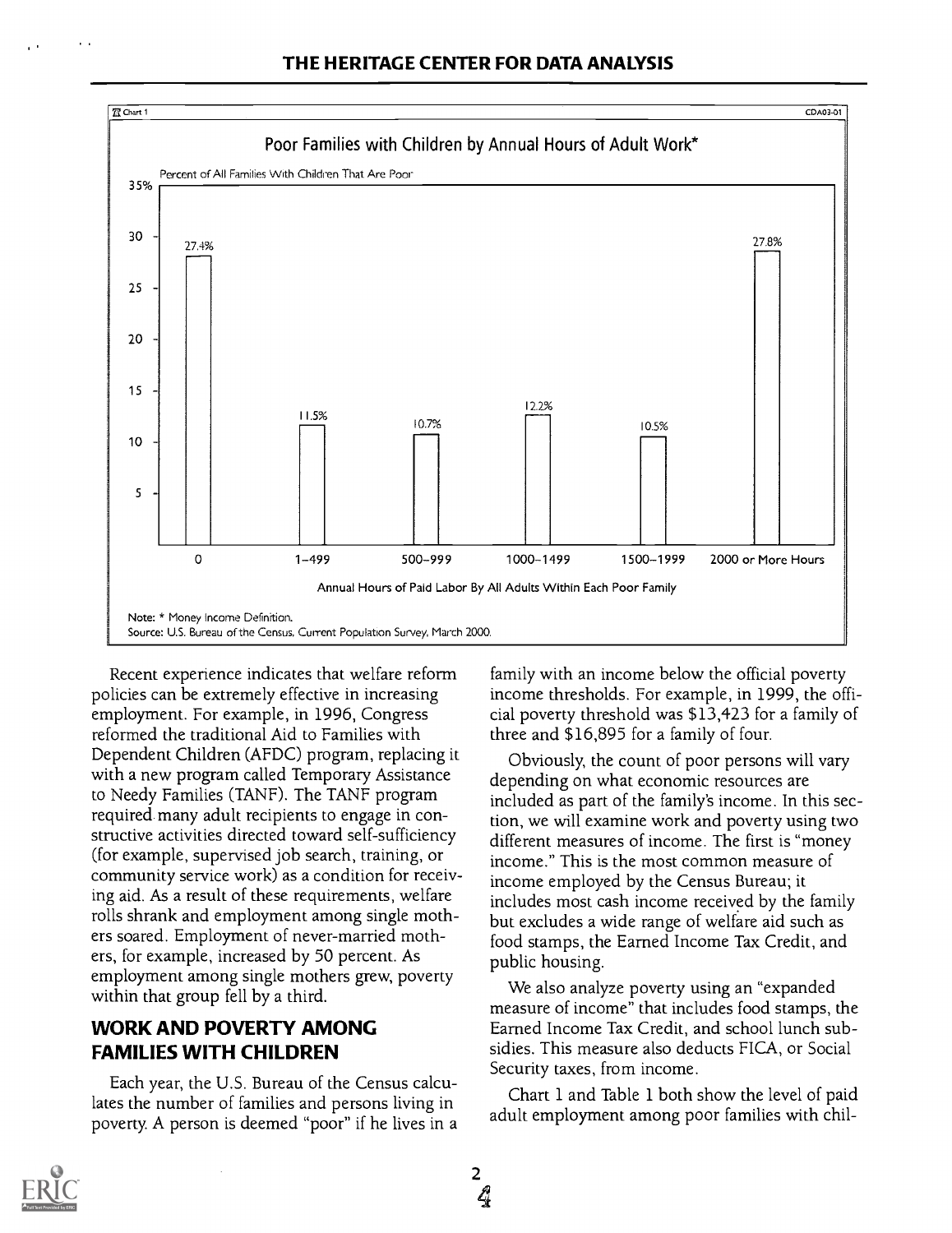| <b>Til</b> Table 1            |                                      |                                                                                                                                                                  |                                      |                       |                               |                       |                                      |                                                                                                              |                               |                       |                               |                       |                               |                                 | CDA03-01              |
|-------------------------------|--------------------------------------|------------------------------------------------------------------------------------------------------------------------------------------------------------------|--------------------------------------|-----------------------|-------------------------------|-----------------------|--------------------------------------|--------------------------------------------------------------------------------------------------------------|-------------------------------|-----------------------|-------------------------------|-----------------------|-------------------------------|---------------------------------|-----------------------|
|                               |                                      |                                                                                                                                                                  |                                      |                       |                               |                       |                                      | Poor Families with Children: Annual Hours of Paid Adult Work per Family<br>Money Income Definition           |                               |                       |                               |                       |                               |                                 |                       |
|                               |                                      | 0 Hours                                                                                                                                                          |                                      | 1-499 Hours           | 500-999 Hours                 |                       |                                      | 1000-1499 Hours                                                                                              |                               | 1500-1999 Hours       |                               | 2000 Hours or more    |                               | All Poor Families with Children |                       |
|                               | Percent of<br><b>Families</b>        | of Families<br>Number                                                                                                                                            | Percent of<br>Families               | of Families<br>Number | Percent of<br><b>Families</b> | of Families<br>Number | Percent of<br><b>Families</b>        | of Families<br>Number                                                                                        | Percent of<br><b>Families</b> | of Families<br>Number | Percent of<br>Families        | of Families<br>Number | Percent of<br>Families        | Hours Worked<br>Median          | Number of<br>Families |
| Families<br>Parent<br>Single  | 33.56%                               | 1,250,064                                                                                                                                                        | 4.1 %                                | 525,524               | 12.71%                        | 473.501               | 12.89%                               | 480,200                                                                                                      | 10.03%                        | 373,772               | 1670%                         | 621,999               | 100%                          | 660                             | 3,725,059             |
| Married<br>Families<br>Couple | 13.67                                | 230,788                                                                                                                                                          | 5.71                                 | 96,345                | 6.20                          | 104,667               | 10.59                                | 178,681                                                                                                      | 11.59                         | 195,566               | 52.25                         | 881,936               | $\overline{5}$                | 2,060                           | 1,687,982             |
| Families<br>₹                 | 27.36                                | 1,480,852                                                                                                                                                        | 11.49                                | 621,869               | 10.68                         | 578,168               | 12.17                                | 658,881                                                                                                      | <b>10.52</b>                  | 569,338               | 2778                          | 1,503,935             | $\overline{S}$                | 1,040                           | 5,413.042             |
|                               |                                      | Source: Heritage calculations from U.S. Bureau of the Census, Current Population Survey, March 2000.<br>Note: Earnings and hours of work of minors are excluded. |                                      |                       |                               |                       |                                      |                                                                                                              |                               |                       |                               |                       |                               |                                 |                       |
| 富 Table 2                     |                                      |                                                                                                                                                                  |                                      |                       |                               |                       |                                      |                                                                                                              |                               |                       |                               |                       |                               |                                 | CDA03-01              |
|                               |                                      |                                                                                                                                                                  |                                      |                       |                               |                       |                                      | Poor Families with Children: Annual Hours of Paid Adult Work per Family<br><b>Expanded Income Definition</b> |                               |                       |                               |                       |                               |                                 |                       |
|                               |                                      | 0 Hours                                                                                                                                                          |                                      | 1-499 Hours           | 500-999 Hours                 |                       |                                      | 1000-1499 Hours                                                                                              |                               | 1500-1999 Hours       | 2000 Hours or more            |                       |                               | All Poor Families with Children |                       |
|                               | Percent of Number<br><b>Families</b> | of Families                                                                                                                                                      | Percent of Number<br><b>Families</b> | of Families           | Percent of<br>Families        | of Families<br>Number | Percent of Number<br><b>Families</b> | of Families                                                                                                  | Percent of<br><b>Families</b> | of Families<br>Number | Percent of Number<br>Families | of Families           | Percent of<br><b>Families</b> | Hours Worked<br>Median          | Number of<br>Families |
| Families<br>Parent<br>Single  | 39.66%                               | 1,208,996                                                                                                                                                        | 16.51%                               | 503,308               | 13.53%                        | 412,297               | 10.79%                               | 328,904                                                                                                      | 6.86%                         | 209,222               | 12.65%                        | 385,445               | 100%                          | 300                             | 3,048,174             |
| Married<br>Families<br>Couple | 15.96                                | 211,710                                                                                                                                                          | 6.78                                 | 89,955                | 675                           | 89,603                | 10.57                                | 140,269                                                                                                      | II.35                         | IS0.594               | 48.58                         | 644,359               | $\overline{5}$                | 1,920                           | 1.326,490             |
| <b>Families</b><br>₹          | 32.48                                | 1,420,706                                                                                                                                                        | 13.56                                | 593,263               | 11.47                         | 501,900               | 10.72                                | 469,174                                                                                                      | 8.22                          | 359,816               | 23.54                         | 1,029,805             | $\overline{8}$                | 660                             | 4,374,664             |
|                               |                                      | Source: Heritage calculations from U.S. Bureau of the Census, Current Population Survey, March 2000.<br>Note: Earnings and hours of work of minors are excluded. |                                      |                       |                               |                       |                                      |                                                                                                              |                               |                       |                               |                       |                               |                                 |                       |

## THE HERITAGE CENTER FOR DATA ANALYSIS

ERIC

 $\sim$   $\sim$ 

 $\epsilon$  .

 $\frac{3}{5}$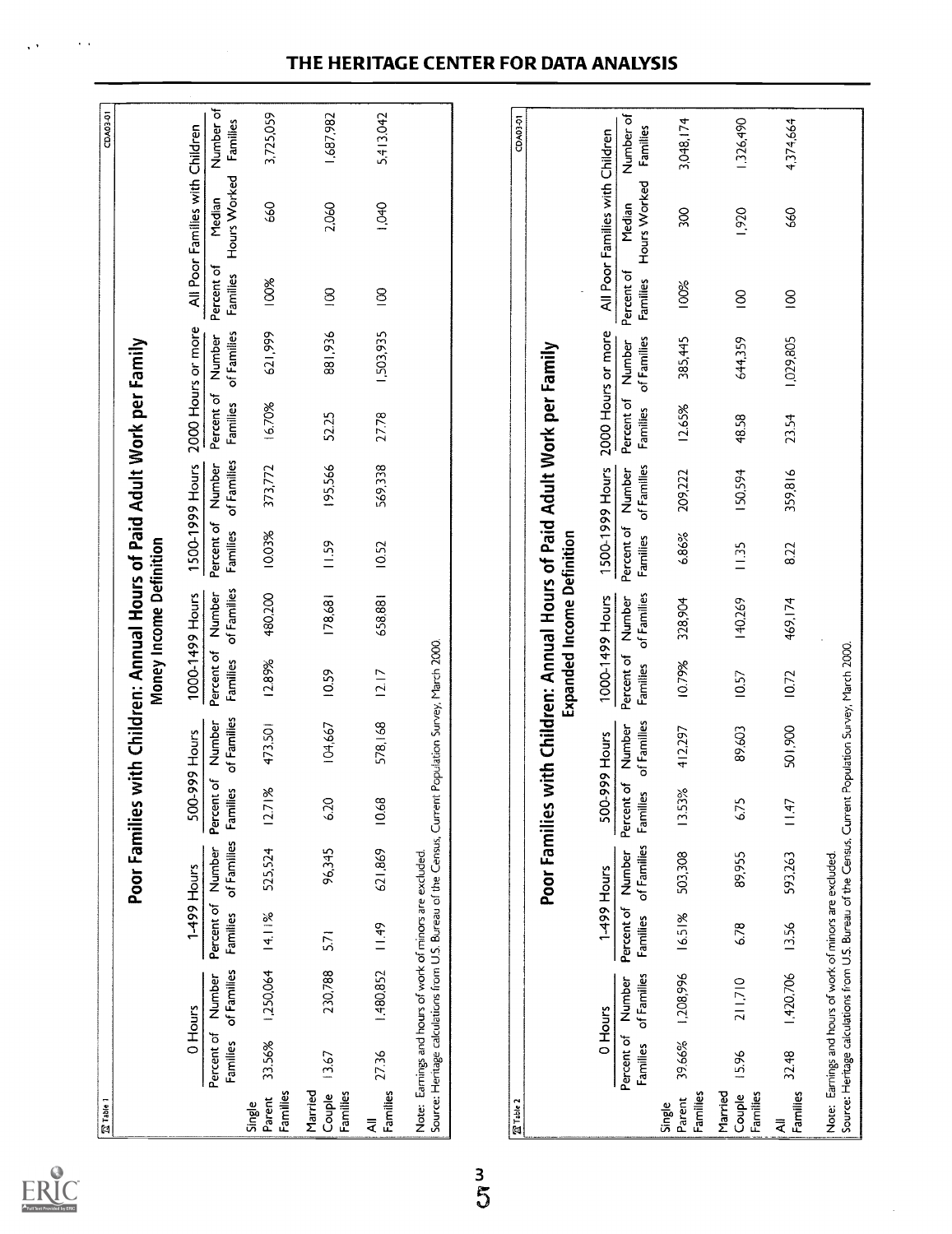dren in 1999 using the "money income" standard. As the chart shows, roughly one-quarter of poor families with children had no adult employment during the year. Approximately one-quarter had adult employment between one and 999 hours during the year; and another quarter had between 1,000 and 1,999 hours. Slightly more than onequarter had at least full-time/full-year employment with 2,000 or more hours of paid work. (The figure of 2,000 hours represents an average of 40 hours of work per week over 50 weeks.)

While the level of work among these poor families is greater than generally perceived, nearly three in four working-poor families had less than full-time/full-year employment. The median number of hours of work among all the families was 1,040 per year. The lack of full-time employment was a major factor contributing to poverty.

Table 2 presents the same data using the expanded definition of income. With the inclusion of the EITC, food stamps, and school lunches in calculating income, the number of poor families with children falls significantly-from 5.4 million in Table 1 to 4.4 million in Table 2. Since many of the added welfare benefits supplement the wages of low-income parents, the share of poor families with over 2,000 hours of employment falls from 27.8 percent in Table 1 to 23.5 percent in Table 2. The share of poor families with no employment increases to 32.5 percent in Table 2. The median hours of work among all poor families falls to 660 hours per year.

The differences between Table 1 and Table 2 are evidence of the effectiveness of some welfare programs (especially the EITC) in raising the incomes of working families—particularly those with fulltime workers-above the poverty thresholds.

As in Table 1, married-couple families are far less likely to have no employment than single-parent families (15.9 percent compared to 39.7 percent). Nearly half of poor married-couple families had more than 2,000 hours of work in the year, compared to only 12.7 percent of single-parent families<sup> $2$ </sup>

## Over-Reporting Hours Worked

The number of families that work a substantial number of hours during the year yet remain poor appears surprising. Indeed, examination of the data strongly suggests that work levels shown in Tables 1 and 2 are significantly over-reported.

Throughout the CPS data on poor families, there is a significant discrepancy between reported hours of work and reported earnings. As Table 3 shows, when total adult annual earnings in a poor

|                           |        |         |           | Annual Hours of Adult Work in Family |              |                          |
|---------------------------|--------|---------|-----------|--------------------------------------|--------------|--------------------------|
|                           | 1-499  | 500-999 | 1000-1499 | 1500-1999                            | 2000 or more | <b>All Poor Families</b> |
|                           | Col %  | Col %   | Col %     | Col %                                | Col %        | Col %                    |
| Above Minimum Wage        | 63.56  | 63.84   | 66.90     | 58.68                                | 48.15        | 57.58                    |
| <b>Below Minimum Wage</b> | 36.44  | 36.16   | 33.10     | 41.32                                | 51.85        | 42.42                    |
|                           | 100.00 | 100.00  | 100.00    | 100.00                               | 100.00       | 100.00                   |

<sup>2.</sup> One factor that contributes modestly to poverty among working families is larger family size. Since the official poverty income threshold increases with family size, families with more children need to earn more to keep the family's income above poverty. Poor families with children, on average, have 2.2 children per family. Poor married couples tend to have more children than poor single mothers (2.6 compared to 2.1). Poor families that report no adult work have fewer children (2.0), while poor families that report over 2,000 hours of work have, on average, more children (2.5).

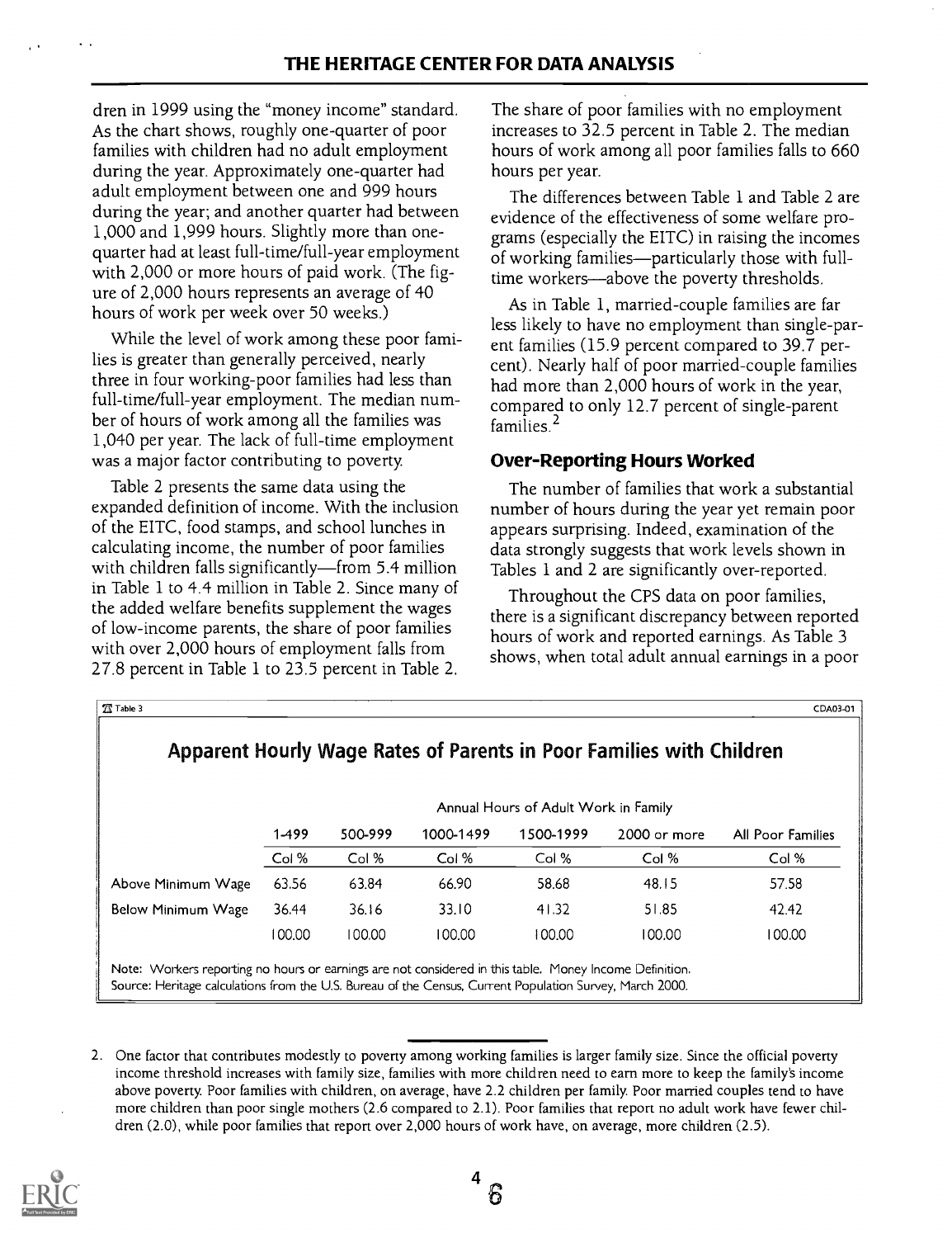Apparent Hourly Wage Rates in Working Poor Families

 $12$ Table 4 CDA03-01 |

| Apparent Hourly |                    | Poor Families with Children<br>with any Reported Adult Work |                           | Poor Families with Children with 2000<br>or More Hours of Reported Adult Work |                   |                            |  |  |
|-----------------|--------------------|-------------------------------------------------------------|---------------------------|-------------------------------------------------------------------------------|-------------------|----------------------------|--|--|
| Wage Rate       | Number of Families | Percent                                                     | <b>Cumulative Percent</b> | Number of Families                                                            |                   | Percent Cumulative Percent |  |  |
| \$0             | 30.620             | 0.78                                                        | 0.78                      | 21.448                                                                        | $\vert .43 \vert$ | 1.43                       |  |  |
| \$.01 to 1      | 147.083            | 3.74                                                        | 4.52                      | 96.751                                                                        | 6.43              | 7.86                       |  |  |
| \$1 to 2        | 199,697            | 5.08                                                        | 9.60                      | 77,054                                                                        | 5.12              | 12.98                      |  |  |
| $$2$ to 3       | 236,797            | 6.02                                                        | 15.62                     | 119,661                                                                       | 7.96              | 20.94                      |  |  |
| $$3$ to 4       | 414.215            | 10.53                                                       | 26.15                     | 149.725                                                                       | 9.96              | 30.89                      |  |  |
| \$4 to 5        | 613,835            | 15.61                                                       | 41.76                     | 294,737                                                                       | 19.60             | 50.49                      |  |  |
| $$5$ to 6       | 606,858            | 15.43                                                       | 57.20                     | 262,763                                                                       | 1747              | 67.96                      |  |  |
| \$6 to 7        | 551.375            | 14.02                                                       | 71.22                     | 213.506                                                                       | 14.20             | 82.16                      |  |  |
| $$7$ to 8       | 394.076            | 10.02                                                       | 81.24                     | 155,567                                                                       | 10.34             | 92.50                      |  |  |
| \$8 to 9        | 242,819            | 6.18                                                        | 87.42                     | 67,362                                                                        | 4.48              | 96.98                      |  |  |
| over \$9        | 494,814            | 12.58                                                       | 100.00                    | 45.361                                                                        | 3.02              | 100.00                     |  |  |
| Total           | 3,932,190          | 100.00                                                      |                           | 1.503.935                                                                     | 100.00            |                            |  |  |

#### family are divided by the reported hours of adult work during the year, 42 percent of poor working families appear to have adult wage rates below the federal minimum wage of \$5.15 per hour. This phenomenon is especially pronounced among poor families that report over 2,000 hours of adult employment during the year. Within that group, 52 percent reported effective wage rates that were below the minimum wage.

Table 4 shows the same data in a different form. The left half of the table shows the effective wage rates (annual earnings divided by annual number of hours worked) of adults in poor families. Among families with any reported adult employment, over one-fourth have effective wage rates of less than \$4.00 per hour, and 42 percent have effective wage rates of less than \$5.00 per hour.

The right half of Table 4 shows effective wage rates among poor families that report over 2,000 annual hours of adult employment. Of these, some 31 percent report wages below \$4.00 per hour,

and 51 percent report wages below \$5.00 per hour.

One possible explanation for these low wage rates would be self-employment. Individuals who run their own small business may well have effective earnings below the minimum wage, especially during start-up years. However, the CPS data show that only 7.5 percent of working adults in poor families are self-employed. Among poor families reporting over 2,000 hours of employment, the level of self-employment is higher but still not great: 16.5 percent.

The most plausible explanation of the low effective wage rates among the working poor is that, among that group in the CPS, employment has been slightly over-reported and earnings have been somewhat under-reported. Overall, the number of families who work full-time/full-year and remain poor is almost certainly significantly lower than the figures shown in Tables 1 and 2. $3$ 

<sup>3.</sup> To calculate the number of hours of work an individual performs during a year from Census data, it is necessary to multiply the self-reported number of weeks of work during the year by the self-reported average hours of work per week. Since the figures provided are imprecise, an over-reporting of total work can readily occur.



7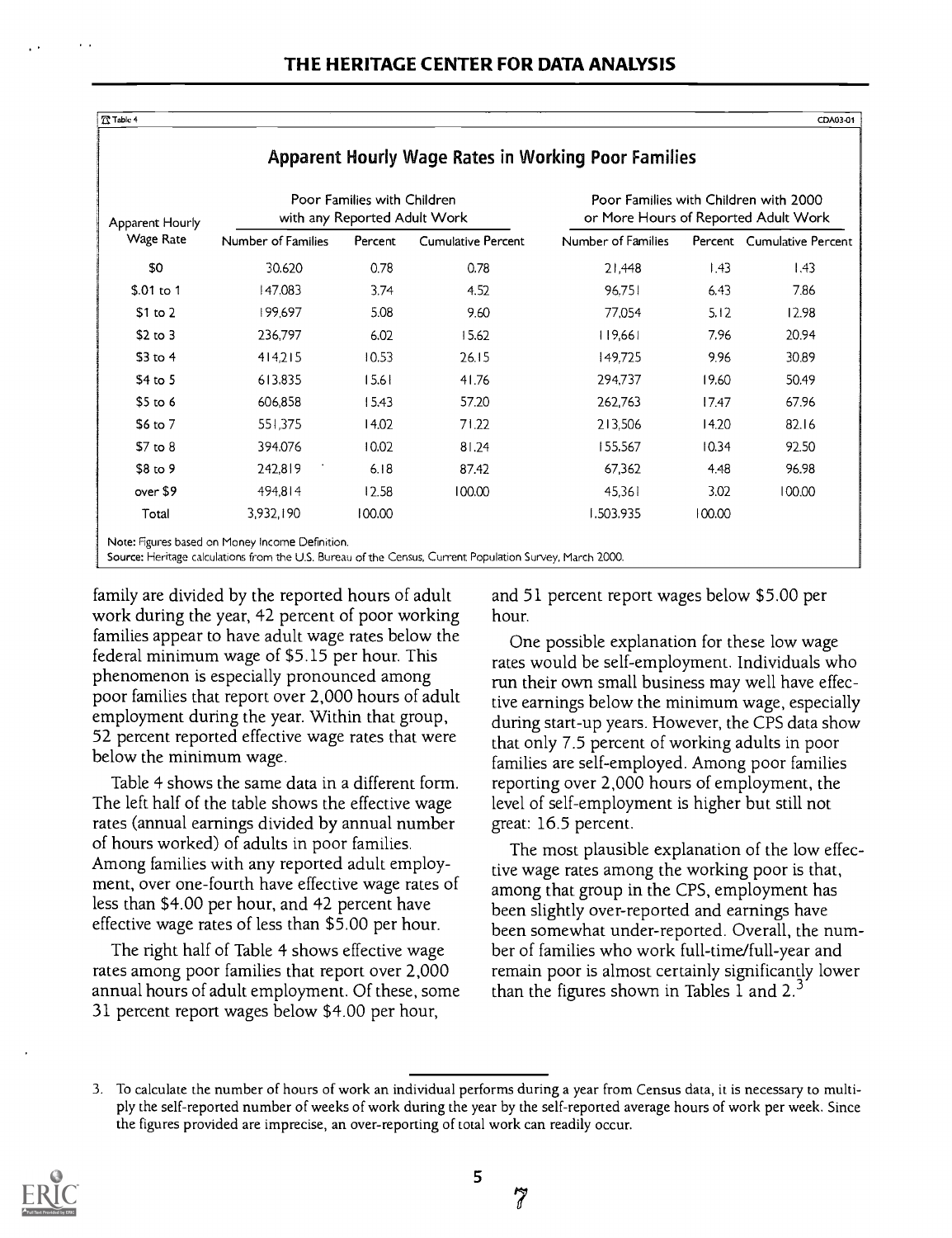## Reducing Child Poverty by Increasing Work

Since nearly three-quarters of poor families with children have less than full-time/full-year employment, it follows that child poverty can readily be cut if the work levels in these families are increased. This section seeks to answer the following question: How much would child poverty be reduced if all poor families with children had at least one adult who worked full-time throughout the year?

To answer this question, we simulated an increase in hours worked using the CPS data file. In this simulation, for each poor family with less than 2,000 annual hours of adult employment, adult employment was increased to the 2,000 hour level and adult earnings were increased in a corresponding ratio. Thus, for example, if a family reported 1,000 hours of work yielding \$6,000 in earnings, the simulation would increase the hours of work to 2,000 and the earnings would be increased proportionally to \$12,000.

The simulation assumed that work is increased to 2,000 hours per year per family, not 2,000 hours per worker. Thus, for families with more than one adult, the simulation did not assume that each adult would work 2,000 hours; rather, the total employment level for all adults in the house combined was raised to 2,000 hours. For example, one parent might work 1,500 hours while the other worked 500 hours during the year.

If the effective adult hourly wage rate in the family was reported to be greater than the minimum wage in the CPS data, the reported hourly wage was retained in the simulation. (As above, the effective hourly wage rate equals total annual adult earnings divided by the total annual adult hours of work.) If the effective hourly wage rate shown in the CPS was less than the federal minimum wage of \$5.15 per hour, hourly earnings were increased to equal the minimum wage. Thus, every family in the simulation had imputed earnings equal to at least \$10,300 (2,000 hours of work times \$5.15 per hour).

To measure the effects on poverty, the analysis used the expanded definition of income that adds the value of the EITC, food stamps, and school lunch subsidies to conventional "money income." Welfare benefits from the Temporary Assistance to Needy Families and Supplemental Security Income programs were assumed to be eliminated by the earnings increase. Any current payments from unemployment insurance, worker's compensation, and disability or retirement income were also eliminated from family income.

The values of the EITC and FICA taxes were adjusted to correspond to the earnings increase within the family. $4 \text{ Food stamp benefits were also}$ adjusted to match the increase in earnings within the family; however, not all families who were eligible for food stamps were deemed to receive them under the simulation. At present in the United States, only around 70 percent of the poor families with children who are potentially eligible to receive food stamps actually get them.<sup>5</sup> The simulation assumed that this under-utilization of food stamp benefits would continue. Therefore, it was assumed that, after the simulated earnings increase, approximately 30 percent of families who were still eligible for food stamps would not receive them.<sup>6</sup>

<sup>6.</sup> The procedures for allocating receipt and non-receipt of food stamps are described more fully in the Appendix.



<sup>4.</sup> The value of a family's benefits from the food stamp program and from the Earned Income Tax Credit is a function of the family's earnings. We have recalculated the expected value of benefits from these two programs based on the adjusted value of earnings in the family. As a result of the earnings adjustment, each single parent with two children would typically have a minimum annual income of \$16,123. This represents \$10,300 in earnings, \$3,816 from EITC, \$2,030 from food stamps, and \$765 from school lunches, less \$788 in FICA taxes. The poverty income threshold for this family was \$13,423. Thus, a family of three working full-time at the minimum wage would typically have a total income 20 percent above the poverty level. However, as noted in the text, not all families who are eligible to receive food stamps actually get them. Under the simulation, the minimum annual income for a family of three who did not get food stamps would be \$14,093. This represents \$10,300 in earnings, \$3,816 from EITC, and \$765 from school lunches, less \$788 in FICA taxes. This sum would be 5 percent above the poverty income level.

<sup>5.</sup> Randy Rosso, Trends in Food Stamp Program Participation: 1994 to 1999, U.S. Department of Agriculture, Food and Nutrition Service, Office of Analysis, Nutrition and Evaluation, October 2001, pp. 143-136.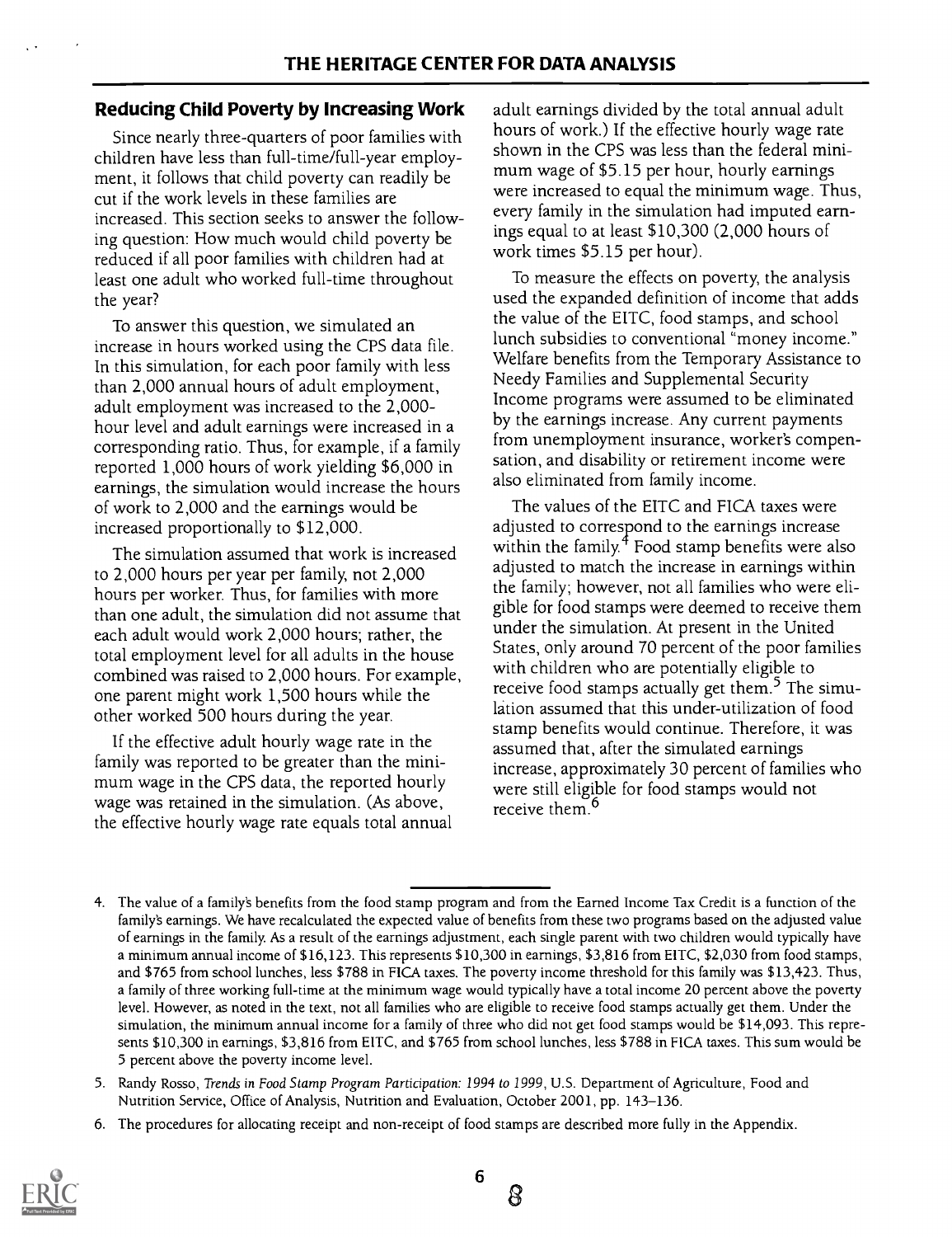## THE IMPACT OF INCREASED PARENTAL WORK

Charts 2, 3, and 4 show the dramatic effects of the simulated increase in work and earnings on poverty.<sup>7</sup>

- Prior to the increase in work, 11.6 percent of families with children were poor. When work within the family is increased to 2,000 hours (the equivalent of one individual working fulltime for a full year), the percent of families in poverty falls to 3.2 percent. This represents a 72 percent drop in poverty. (See Chart 2.)
- Prior to the increase in hours worked, some 4.37 million families with children lived in poverty. If work within each poor family were increased to 2,000 hours, only 1.20 million families would remain poor. The increase in hours of work would remove some 3.17 million families from poverty. (See Chart 3.)
- The anti-poverty effects of increased adult work were slightly stronger among black families than among white families. Among blacks, the percentage of families with children that are poor was cut by 75 percent, from 23.6 percent to 5.9 percent. Among white families, increased work cuts the poverty rate by 72 percent, from 9.2 percent to 2.6 percent. (See Chart 4.)
- The increase in work would nearly double the median income of poor families with children. Prior to the increase in hours worked, the 4.37 million poor families had a median annual income of \$9,826. After the increase in hours worked, these same 4.37 million families would have a median income of \$17,488.
- The increase in work to a minimum of 2,000 hours per family would nearly double the mean income among the 4.37 million families with children currently living in poverty and



7. All the figures in Charts 2, 3, and 4 and all the figures in the text that refer to reductions in poverty and increases in income utilize the expanded definition of income.

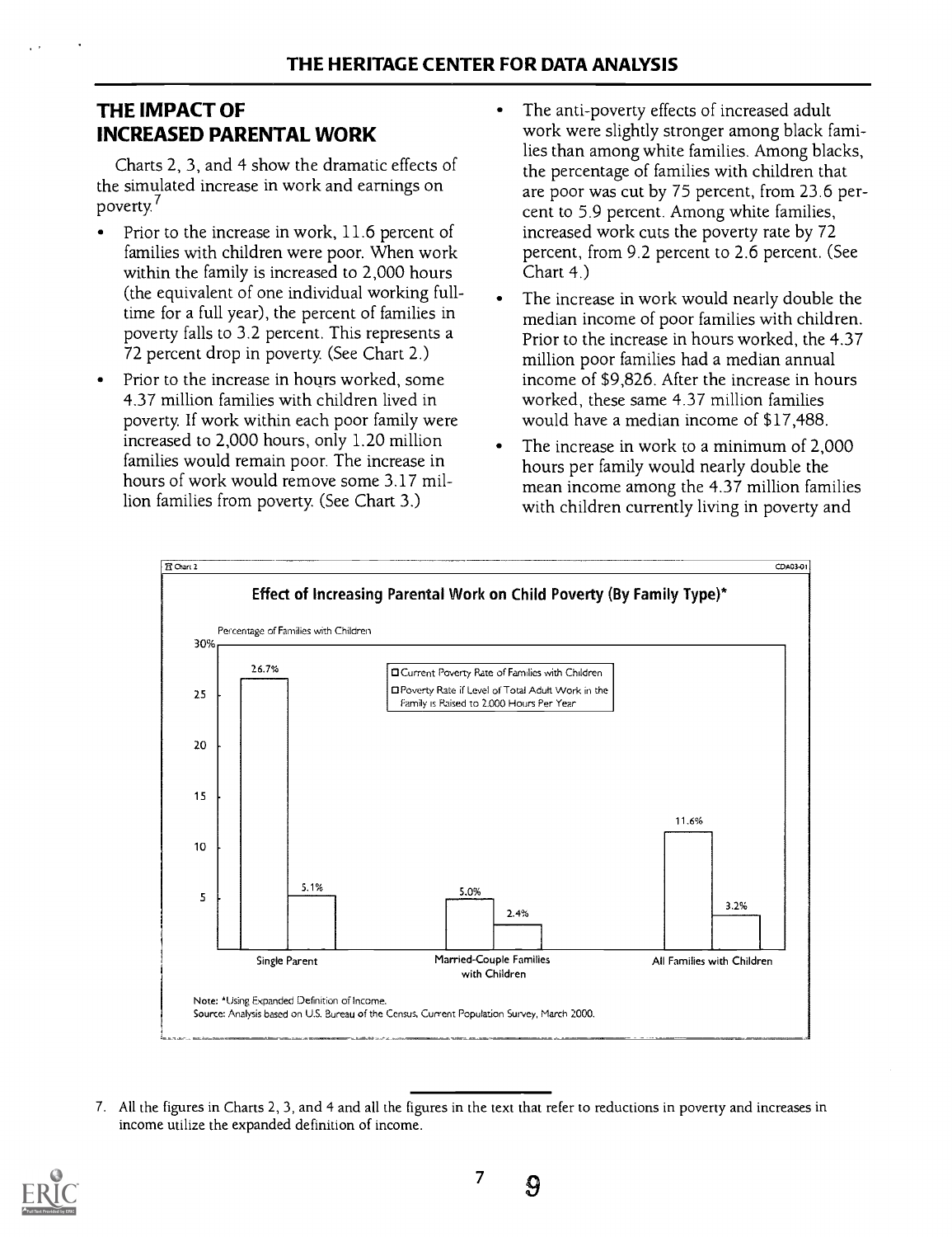

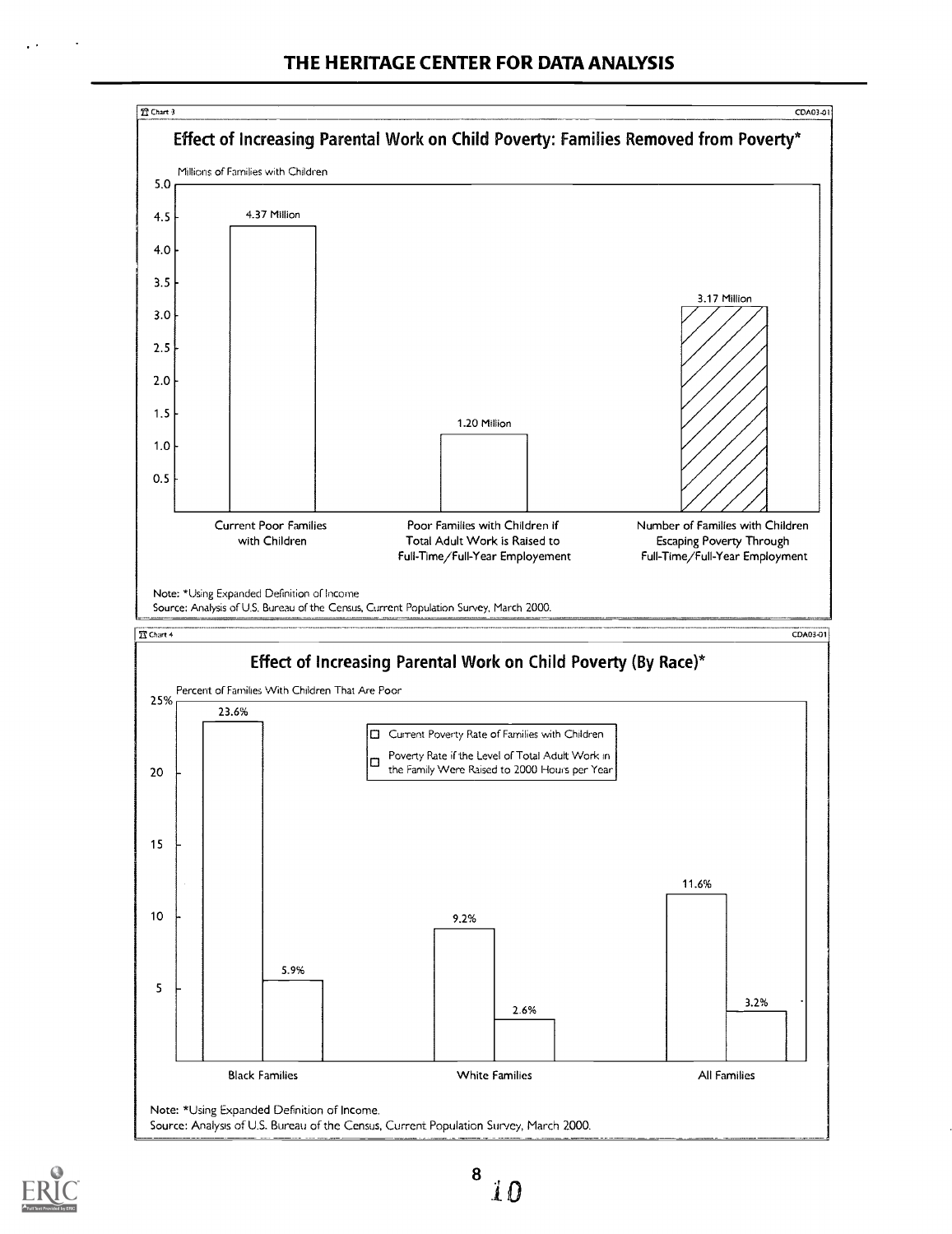$\Omega$  Table 5  $\sim$  CDA03-01  $\mid$ 

## Effect of Increasing Parental Work on Poverty: By Family Type (Families with Children)\*

Current Conditions

|                         |                | Not in Poverty                |                              |                | In Poverty                    |                              |                | All Families with Children    |                              |
|-------------------------|----------------|-------------------------------|------------------------------|----------------|-------------------------------|------------------------------|----------------|-------------------------------|------------------------------|
|                         | Mean<br>Income | Percent of<br><b>Families</b> | Number of<br><b>Families</b> | Mean<br>Income | Percent of<br><b>Families</b> | Number of<br><b>Families</b> | Mean<br>Income | Percent of<br><b>Families</b> | Number of<br><b>Families</b> |
| Single-Parent Families  | \$37.777       | 73.35%                        | 8.390.268                    | \$8.667        | 26.65%                        | 3.048.174                    | \$30.020       | 100%                          | 1.438,442                    |
| Married-Couple Families | 74.654         | 94.97                         | 25,056,685                   | 13.736         | 5.03                          | 1.326.490                    | 71.591         | 100                           | 26,383,176                   |
| All Families            | 65.403         | 88.43                         | 33.446.953                   | 10.204         | 11.57                         | 4.374.664                    | 59.018         | 100                           | 37,821,617                   |

#### If Adult Work is Raised to 2000 Hours Per Year Per Family

|                         |                       | Not in Poverty                |                              |                | In Poverty      |                                         |                | All Families with Children |                                         |
|-------------------------|-----------------------|-------------------------------|------------------------------|----------------|-----------------|-----------------------------------------|----------------|----------------------------|-----------------------------------------|
|                         | Mean<br><b>Income</b> | Percent of<br><b>Families</b> | Number of<br><b>Families</b> | Mean<br>income | <b>Families</b> | Percent of Number of<br><b>Families</b> | Mean<br>Income | <b>Families</b>            | Percent of Number of<br><b>Families</b> |
| Single-Parent Families  | \$33,257              | 94.9%                         | 10.854.798                   | \$16.454       | 5.1%            | 583.643                                 | \$32.400       | 100%                       | 11.438.442                              |
| Married-Couple Families | 73,221                | 97.64                         | 25.761.602                   | 17.941         | 2.36            | 621.574                                 | 71.918         | 100                        | 26.383.176                              |
| All Families            | 61.374                | 96.81                         | 36.616.400                   | 17.220         | 3.19            | 1.205.218                               | 59.967         | 100                        | 37.821.617                              |

Note: \*Using Expanded Income definition that includes the EITC, food stamps, and school lunch subsidies. Source: Heritage calculations from U.S. Bureau of the Census, Current Population Survey, March 2000.

#### $\alpha$  Table 6 CDA03-01 |  $\alpha$

## Effect of Increasing Parental Work on Poverty: By Race (Families with Children)\*

| <b>Current Conditions</b> |                        | Not in Poverty        | All Families with Children<br>In Poverty |                              |                               |                       |
|---------------------------|------------------------|-----------------------|------------------------------------------|------------------------------|-------------------------------|-----------------------|
|                           | Percent<br>of Families | Number<br>of Families | Percent<br>of Families                   | <b>Number</b><br>of Families | Percent of<br><b>Families</b> | Number<br>of Families |
| White                     | 90.77%                 | 27.462.808            | 9.23%                                    | 2.792.452                    | 100%                          | 30.255.260            |
| Black                     | 76.35                  | 4.344.743             | 23.65                                    | 1.345.829                    | 100                           | 5.690.571             |
| American Indian           | 73.63                  | 306.947               | 26.37                                    | 109.949                      | 100                           | 416.896               |
| Asian                     | 91.33                  | 1.332.455             | 8.67                                     | 126.434                      | 100                           | 1.458.889             |
| All                       | 88.43                  | 33.446.953            | 11.57                                    | 4.374.664                    | 100                           | 37,821,617            |

#### If Adult Work is Raised to 2000 Hours Per Year Per Family

|                 |                        | Not in Poverty               | In Poverty             |                       | All Families with Children |                       |
|-----------------|------------------------|------------------------------|------------------------|-----------------------|----------------------------|-----------------------|
|                 | Percent<br>of Families | <b>Number</b><br>of Families | Percent<br>of Families | Number<br>of Families | Percent of<br>Families     | Number<br>of Families |
| White           | 97.39%                 | 29.466.110                   | 2.61%                  | 789.150               | 100%                       | 30,255,260            |
| Black           | 94.15                  | 5,537.518                    | 5.85                   | 333.054               | 100                        | 5,690,571             |
| American Indian | 93.11                  | 388.174                      | 6.89                   | 28,722                | 100                        | 416.896               |
| Asian           | 96.28                  | l.404.598                    | $-3.72$                | 54.291                | 100                        | 1.458.889             |
| All             | 96.81                  | 36,616,400                   | 3.19                   | 1,205,218             | 100                        | 37.821.617            |
|                 |                        |                              |                        |                       |                            |                       |

Note: \*Using Expanded Income definition that includes the EITC, food stamps. and school lunch subsidies. Source: Heritage calculations from U.S. Bureau of the Census, Current Population Survey, March 2000.

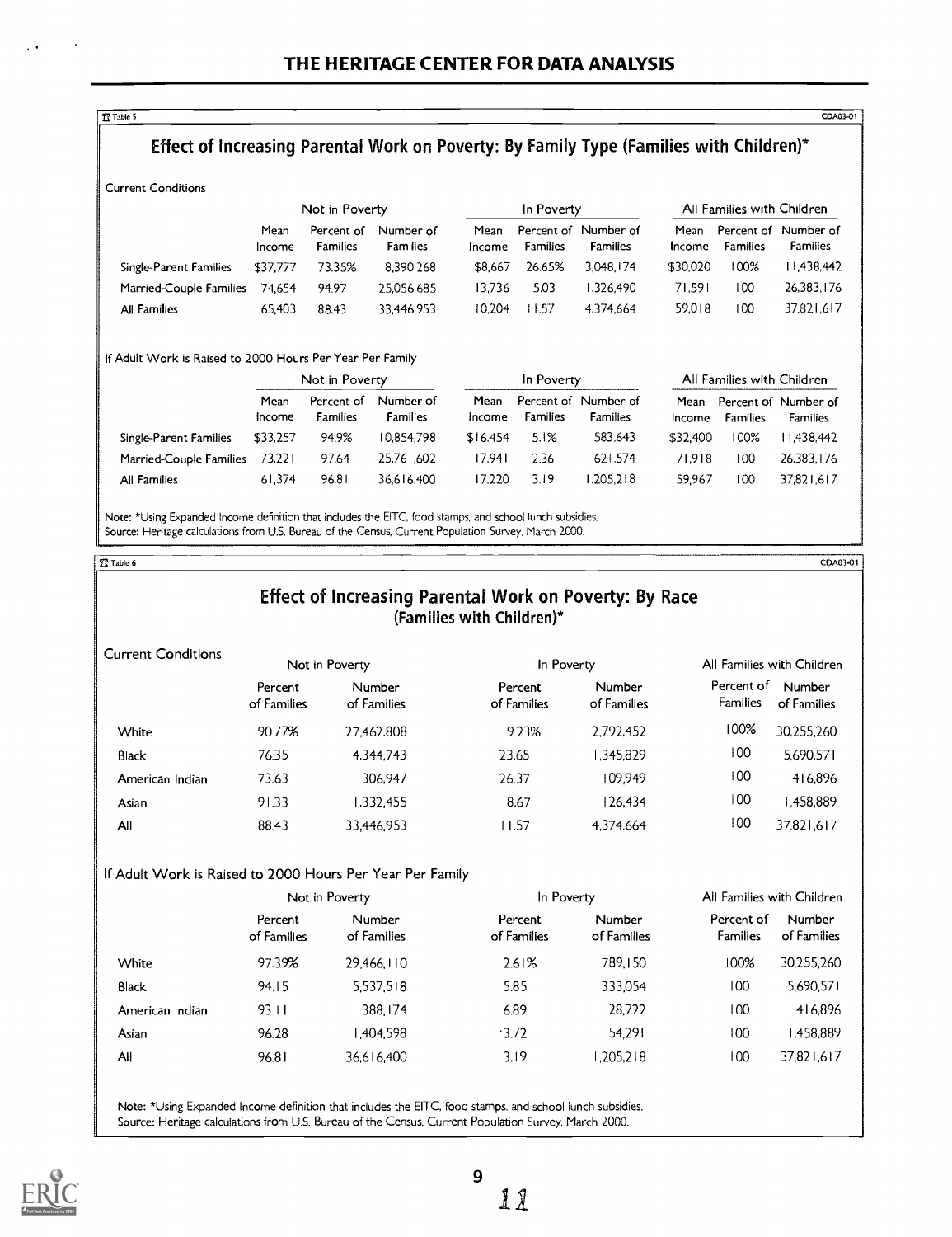would increase the aggregate income of those families by some \$36 billion per year.<sup>8</sup>

More complete data showing the effects of increasing parental work to full-time/full-year are presented in Tables 5 and 6.

## **CONCLUSION**

The analysis presented in this paper is relatively straightforward. Low work levels by parents are a major cause of child poverty. While it is true that most poor families with children are "working families," on average, the level of employment in poor families is quite low. Roughly three-quarters of all poor families with children have total parental work levels of less than 2,000 hours per year (the equivalent of one adult working 40 hours per week for 50 weeks). Nearly half of all poor families with children have less than 1,000 hours of paid employment throughout the year.

The government currently makes extensive efforts to supplement the incomes of low-wage working parents through programs such as the Earned Income Tax Credit, food stamps, and the school lunch program. These programs significantly raise the effective earning power of low-skill parents. For example, the typical single mother working full-time throughout the year at the minimum wage level of \$5.15 per hour actually has an effective wage closer to \$8.00 per hour once the value of these government income supports is counted as part of her income.

Despite the availability of this government support, nearly 4.4 million families with children remain in poverty. Much of the public discussion on reducing child poverty focuses on raising the hourly wage rates of parents. However, the analysis presented in this paper indicates that child poverty is more often the result of low levels of parental work than of parents' low hourly wage rates. Even at current wage rates, child poverty could be dramatically reduced simply by increasing the number of hours that parents work during the course of a year. This point is particularly important for policymakers, given the fact that government training programs have been relatively ineffective in increasing hourly pay rates.<sup>9</sup>

Overall, if the number of hours of work among poor families with children was increased to 2,000 hours per year for each family, the percentage of families with children who were poor would be cut by 72 percent. While it is true that some families may not be able to maintain 2,000 hours of employment per year, the data still show that any policy that significantly increased the current low levels of parental work would have an enormous positive effect in reducing child poverty. Conversely, policies that ignore the current low levels of parental work are not likely to be successful in reducing poverty.

Robert E. Rector is a Senior Research Fellow, and Rea S. Hederman, Jr, is Manager of Operations in the Center for Data Analysis, at The Heritage Foundation.

<sup>9.</sup> For example, a large-scale U.S. Department of Labor-funded evaluation of the Job Training Partnership Act (JTPA) found that training programs increased the hourly wage rates of female trainees by 3.4 percent and the hourly wage rates of male trainees by 0.0 percent. See Howard S. Bloom et al., "The National JTPA Study, Overview: Title 1I-A Impacts on Earnings and Employment at 18 Months," Abt Associates, prepared for the U.S. Department of Labor, January 1993, p. 6.



<sup>8.</sup> See note 1, supra.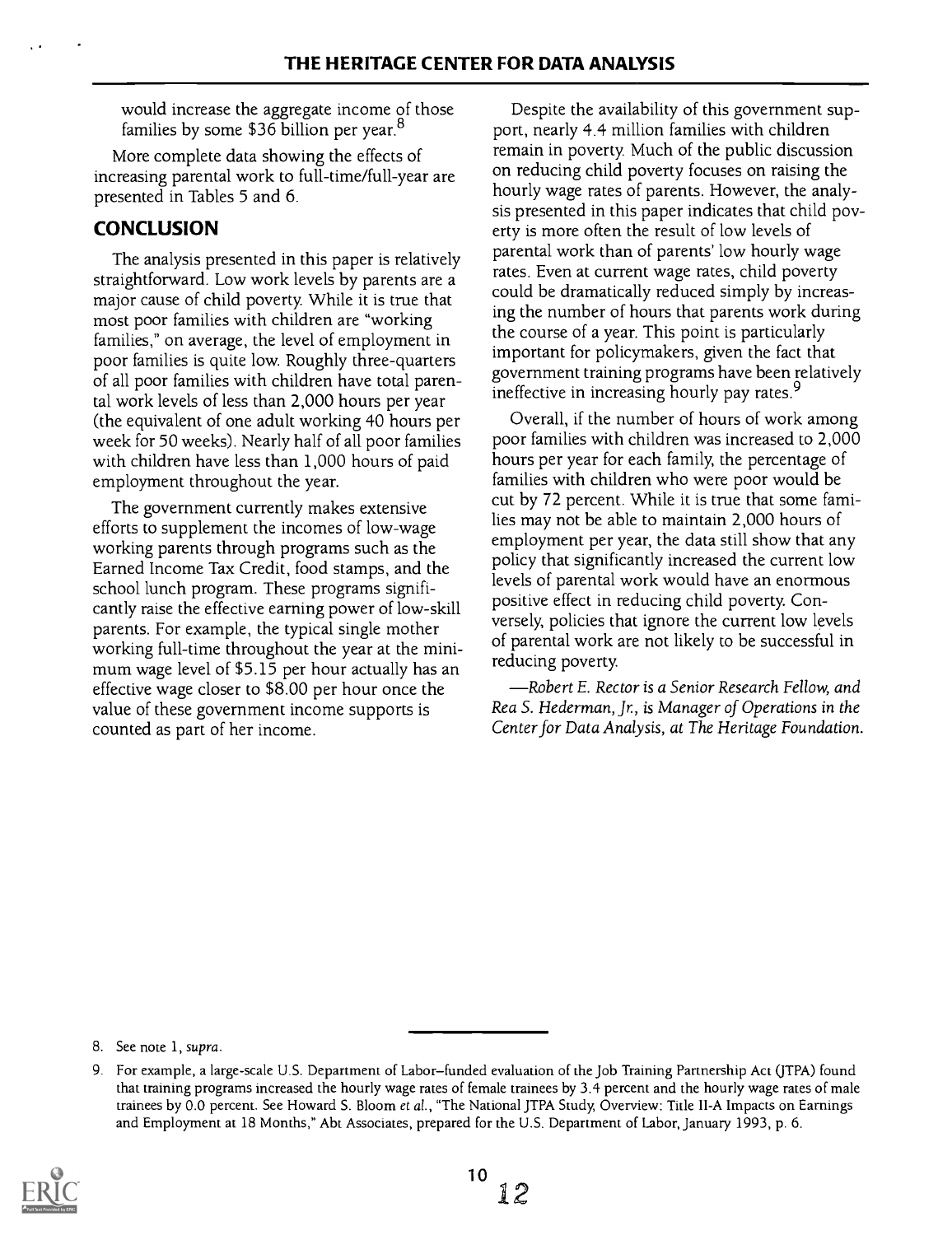## TECHNICAL APPENDIX

This study was conducted using the U.S. Bureau of the Census Current Population Survey (CPS) conducted in March 2000.'<sup>0</sup> This survey covers to<sub>l</sub> incomes for calendar year 1999.

All families included in this study had at least one related family member under the age of 18. Families without children and unrelated individuals were excluded. To be consistent with the Census Bureau's current practice in assessing poverty, related subfamilies are treated as part of the primary family. Unrelated subfamilies with children were treated as separate primary families.<sup>11</sup>

Families were deemed to be in poverty if the family income was below the poverty income thresholds as specified the Census Bureau.<sup>12</sup> These poverty income thresholds vary with family size, the number of children, and age of the householder.

#### Defining Income

Two definitions of income were used in the paper. The first is "money income." This corresponds to the Census Bureau's "definition one" of income, also called the "official definition of income."<sup>13</sup> The money income concept was used for the calculations presented in Tables 1, 3, and 4.

A second definition of income was also used, which we have called "expanded income." This includes money income plus the value of the Earned Income Tax Credit, food stamps, school lunch subsidies, and capital gains, less capital losses and FICA taxes. The expanded income definition was used in Tables 2, 5, and 6. Earnings and hours of work of individuals under age 18 were excluded from all tables and figures in the report regardless of the definition of income used.

### Hourly Earnings

Annual earnings for each adult were taken from the person-level records of the Current Population Survey. If an individual held more than one job, the earnings from different jobs were added together to produce an aggregate earnings figure.

The average number of hours worked per week and the number of weeks worked during the prior year for each adult were also taken from the personal record in the CPS; the number of weeks of employment during the year and the average number of hours worked each week were multiplied together to produce a total annual employment figure for each adult. Effective hourly wage rates were calculated by dividing the annual earnings by the annual hours of employment. Again, as in all other figures in the paper, the earnings and hours worked by children were excluded; figures for earnings and hours worked pertain to adults only.

If there was more than one working adult in the family, all the earnings and hours of work of all the adult workers were counted. In Tables 3 and 4, earnings of all adults in the family and total hours of work for all adults were pooled to produce an aggregate effective wage rate for the whole family rather than a wage rate for each adult worker.

#### Increased Earnings in Single-Earner Families

In Tables 5 and 6, we have calculated the effect of raising the aggregate annual hours of adult employment to 2,000 hours in each poor family, using the following procedures. If there is only one employed adult in the family, the effective hourly wage for that adult was calculated, as well as the annual hours of work performed. A new annual earnings figure was then computed for the family by the formula A times  $B = C$ , where:

- $A =$  the greater of reported hourly wage of the earner or \$5.15 per hour;
- $B =$  the greater of reported annual hours of work or 2,000 hours; and

10. U.S. Bureau of the Census, Current Population Survey, March 2000.

<sup>13.</sup> See U.S. Bureau of the Census, Money Income in the United States, 1999, Appendix A.



<sup>11.</sup> The Census Bureau considers an "unrelated subfamily" to be two or more people related to each other and living in the same household, but not related to the householder.

<sup>12.</sup> The poverty thresholds for 1999 were taken from U.S. Bureau of the Census, Current Population Survey, Poverty and Health Statistics Branch/HHES Division.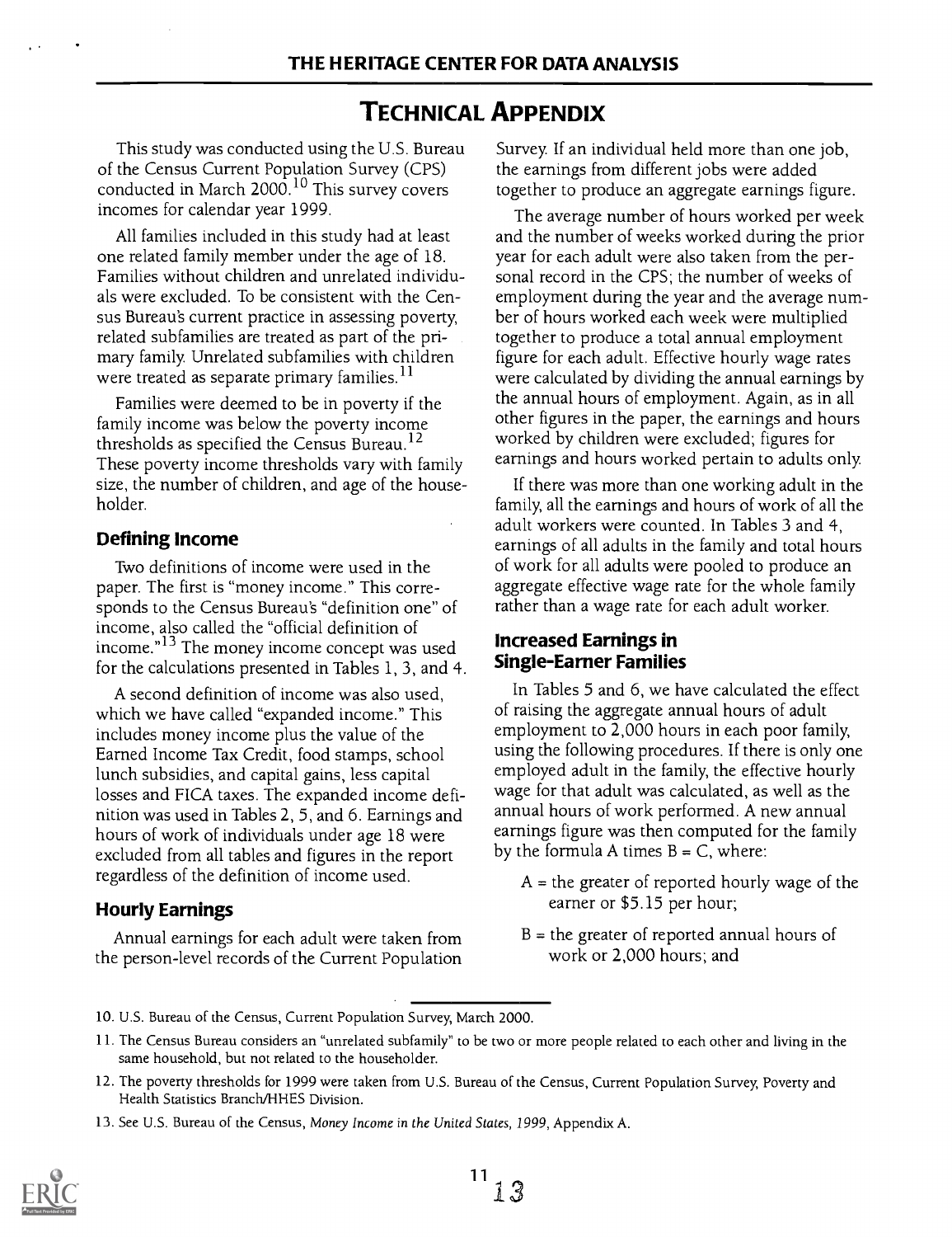### $C$  = new total annual earnings for the family.

According to this procedure, if the number of reported hours of work is over 2,000, there is no assumed increase in work. If the reported effective wage is above \$5.15 per hour, there is no assumed increase in hourly wage.

If all adults in the family were over age 65, there was no assumed increase in work. Hourly wage rates were capped at \$20.00 per hour.

### Increased Earnings in Multiple-Earner Families

If there was more than one working adult in the family, the effective hourly wage rate for each working adult was calculated. If the effective hourly wage rate for an individual was below \$5.15 per hour, it was raised to \$5.15 and a new adjusted annual earnings figure was estimated for that individual.

After the annual earnings for each individual had been adjusted (where necessary), the earnings of all adults in the family were added together to produce an "earnings total" for the family. If the aggregate hours of work for all adults in the family was less than 2,000 hours per year, the aggregate hours of work was adjusted upward to reach 2,000 and the "earnings total" for the whole family was increased pro-rata. The share of total family earnings contributed by each earner would be the same before and after the adjustment.

It is important to note that in multi-earner families, the hours of annual work will be increased to 2,000 hours for all adult workers in the family taken together, not for each individual earner. For example, under the simulation, a family with two adults may have one adult who works 500 hours while the other adult works 1,500 for a joint total of 2,000 hours of work in the family. The simulation does not assume that each adult will work 2,000 hours individually.

According to this procedure, if the number of reported hours of work for the whole family is over 2,000, there is no assumed increase in work. If the effective hourly wage of each worker is above \$5.15 per hour, there is no assumed increase in hourly wage. The adjustments described above produce a minimum annual earnings level in each family of \$10,300.

If all adults in the family were over age 65, there was no assumed increase in work. Hourly wage rates were capped at \$20.00 per hour.

## Benefits and Taxes

After the aggregate family earnings were adjusted, the value of the Earned Income Tax Credit and FICA tax were recalculated based on the new earnings level. School lunch subsidies were imputed into family income according to federal eligibility criteria; school-age children in families with incomes below 130 percent of the poverty level were assumed to receive free school lunches throughout the school year.

Public assistance, including Temporary Assistance to Needy Families and Supplemental Security Income, was eliminated in the calculations for all families, since these benefits would generally not be available in families where the parents were fully employed. Unemployment income, disability income, and retirement income were also eliminated.

## Receipt of Food Stamps

In United States, at present, not all households that are potentially eligible to receive food stamps actually receive them. In 1999, according to the U.S. Department of Agriculture, some 92 percent of poor single-parent households with children that were eligible to receive food stamps received them. Among poor married-couple families with children, some 57 percent of those eligible to receive food stamps did receive them in 1999. For purposes of the simulation, it was assumed that these patterns of receipt and non-receipt would continue after the hypothetical increase in work and earnings.

To determine which families would receive food stamps, a four-step process was used.

First, the total earned income of each family was increased according to the procedures described above.

Second, we determined whether a family would be eligible for food stamps, based on the family's increased earnings and other adjustments to income.

Third, among those families remaining eligible for food stamps, a random selection was made to determine which families would receive stamps.

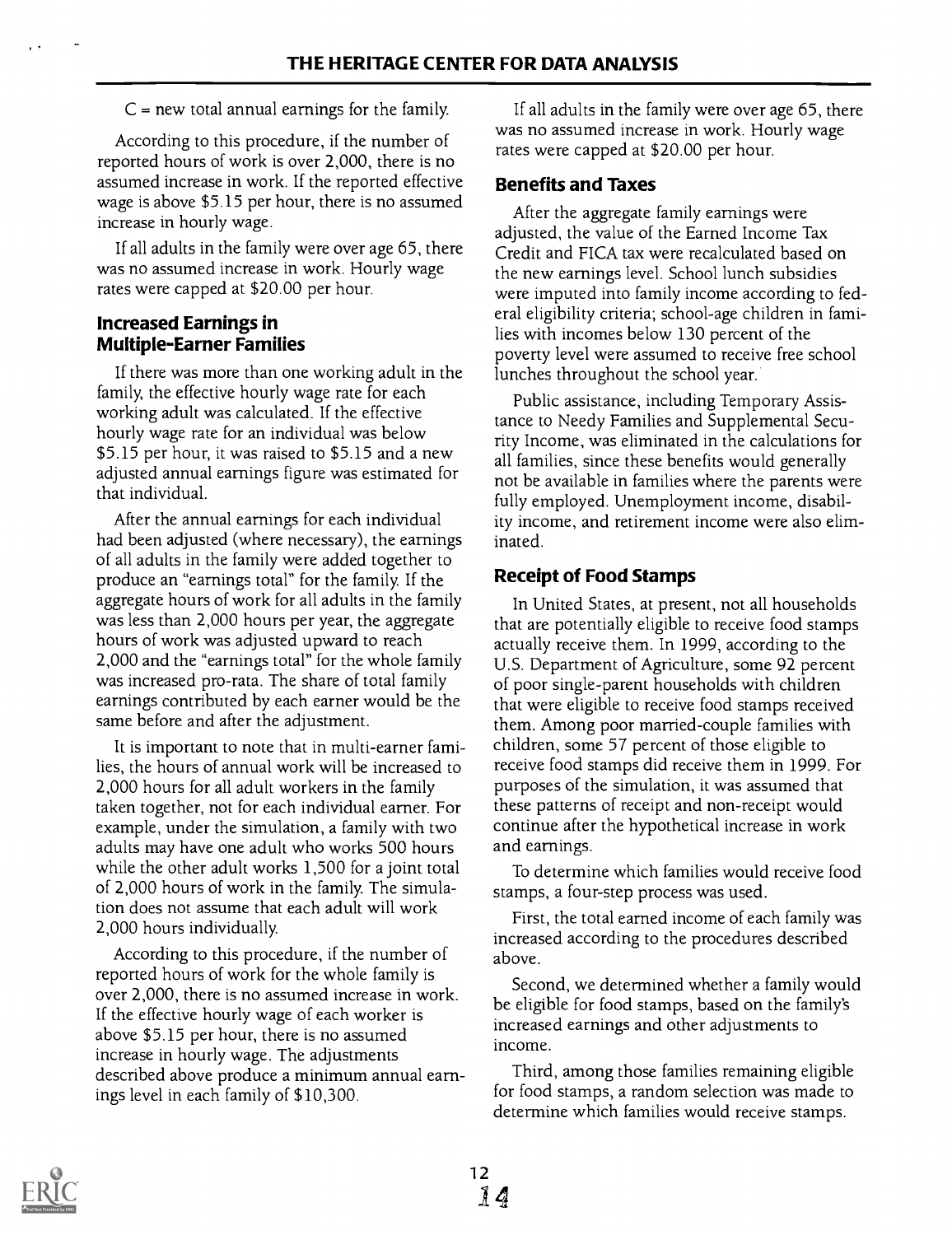To perform the random selection, each eligible household was randomly assigned a number; numbers within certain ranges were deemed not to receive food stamps. Overall, as a result of this selection process, 92 percent of eligible single-parent families and 57 percent of eligible marriedcouple families were deemed as receiving food stamps.

Finally, among those eligible families that were selected to receive food stamps, the annual value of food stamp benefits was calculated based on the adjusted earnings and other income in the family.

## New Net Family Income

After the above adjustments were completed, the family's new "total earnings," other cash income (if any), and applicable EITC, food stamp, and school lunch benefits were added together. FICA taxes were then subtracted from this sum to yield a new net family income variable. The new net family income variable was then compared to the official poverty income threshold for a family of the same size to determine whether the family was still poor.